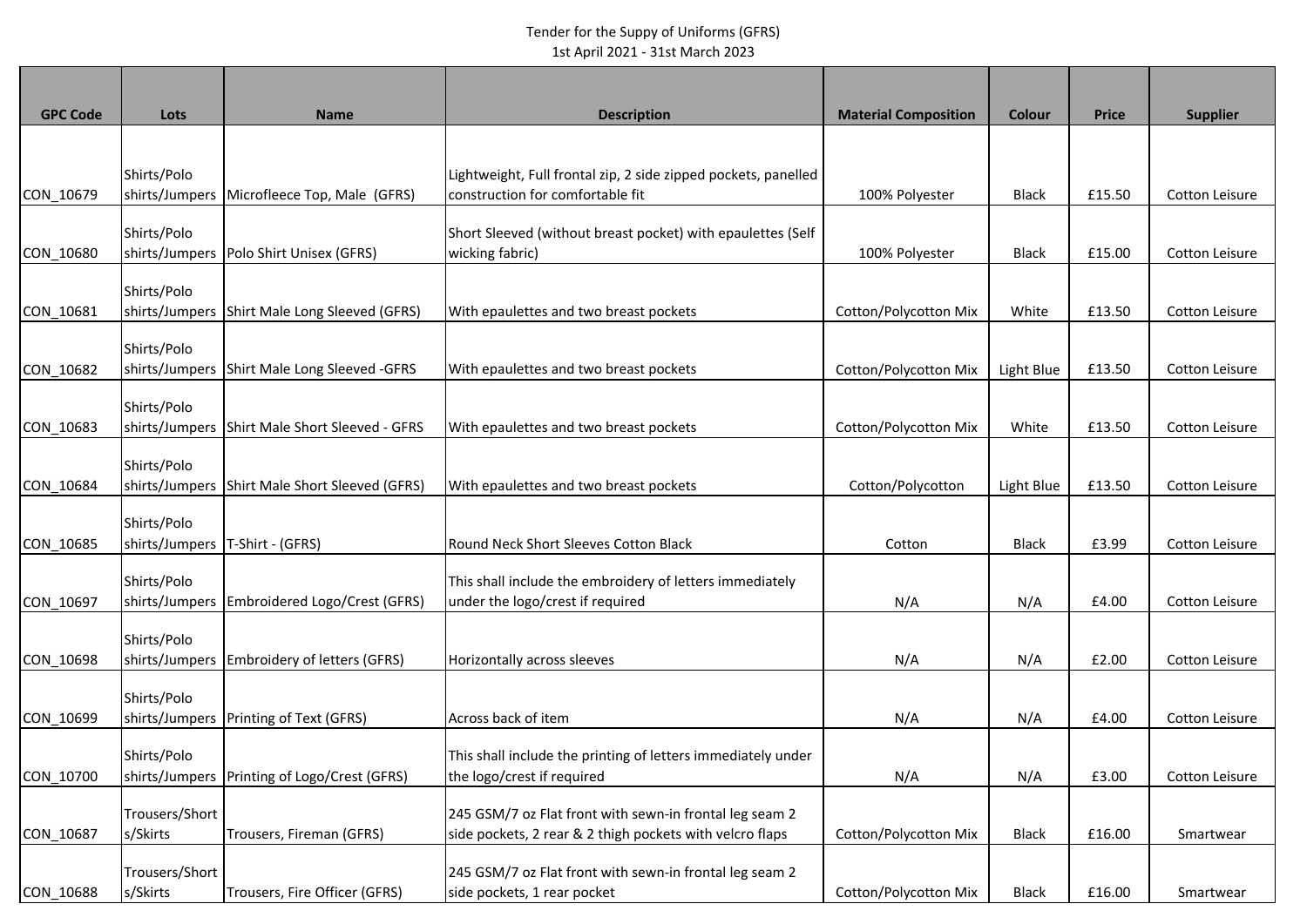## Tender for the Suppy of Uniforms (GFRS) 1st April 2021 - 31st March 2023

| <b>GPC Code</b> | Lots                       | <b>Name</b>                         | <b>Description</b>                                                                                                                                                                                                          | <b>Material Composition</b>                                                    | <b>Colour</b>                    | <b>Price</b> | <b>Supplier</b>       |
|-----------------|----------------------------|-------------------------------------|-----------------------------------------------------------------------------------------------------------------------------------------------------------------------------------------------------------------------------|--------------------------------------------------------------------------------|----------------------------------|--------------|-----------------------|
| CON 10689       | Trousers/Short<br>s/Skirts | Shorts, Sports (GFRS)               | With two side pockets, elasticated waist                                                                                                                                                                                    | Cotton/Polycotton Mix                                                          | <b>Black</b>                     | £13.00       | Smartwear             |
|                 |                            |                                     |                                                                                                                                                                                                                             |                                                                                |                                  |              |                       |
| CON 10690       | Trousers/Short<br>s/Skirts | Shorts, Cargo Style (GFRS)          | Above the knee with two side pockets; elasticated sides on<br>waist area                                                                                                                                                    | Cotton/Polycotton Mix                                                          | <b>Black</b>                     | £16.00       | Smartwear             |
| CON_11444       | Tracksuit                  | Sweatshirt (GFRS)                   | Raglan Sleeve with cotton/lycra neck, waist and cuff ribs                                                                                                                                                                   | Cotton/Polycotton                                                              | <b>Black</b>                     | £9.99        | Cotton Leisure        |
| CON_11445       | Tracksuit                  | Sweatpants (GFRS)                   | Side pockets, elasticated waist with a drawcord, open<br>ankle hem NOT gathered / elasticated                                                                                                                               | Cotton/Polycotton Mix                                                          | <b>Black</b>                     | £9.75        | Cotton Leisure        |
| CON_11484       | Tracksuit                  | Embroidered Logo/Crest (GFRS)       | This shall include the embroidery of letters immediately<br>under the logo/crest if required                                                                                                                                | N/A                                                                            | N/A                              | £3.00        | Cotton Leisure        |
| CON_10692       | Footwear                   | Socks (GFRS)                        | Short                                                                                                                                                                                                                       | Cotton                                                                         | Black                            | £2.00        | <b>Russell Stuart</b> |
| CON_10694       | Footwear                   | Socks (GFRS)                        | Knee length                                                                                                                                                                                                                 | Cotton                                                                         | <b>Black</b>                     | £2.50        | <b>Russell Stuart</b> |
| CON 10695       | Footwear                   | Trainers, Male (GFRS)               | Lightweight running shoes, padded and shaped ankle,<br>cushioned insole, Full lace up front with mesh panels (non-<br>luminous colours)                                                                                     | Synthetic uppers & soles                                                       | Black &/or<br>Grey or<br>similar | £40.00       | <b>Russell Stuart</b> |
| CON 10696       |                            | Dress Uniforms Dress Uniform (GFRS) | Jacket with Shoulder Epaulettes & Bilateral Breast Pockets<br>with metallic silver Fire Fighter Buttons and waist belt plus<br>matching trousers as per specifications using the same<br>fabric. Both Items made to measure | <b>GFRS Polywool Blend</b><br>with Black cotton Trim<br>Synthetic inner lining | <b>Black</b>                     | £280.00      | <b>Russell Stuart</b> |
| CON 10691       | Outerwear                  | Jacket Soft Shell (GFRS)            | Water resistant, wind proof & breathable fabric, Fleece<br>lined with internal pockets, 3 zipped front pockets and<br>adjustable velcro cuffs, hip drawcord                                                                 | Polyester/Elastane                                                             | <b>Black</b>                     | £28.95       | Smartwear             |
| CON_10701       | Outerwear                  | Embroidered Logo/Crest (GFRS)       | This shall include the embroidery of letters immediately<br>under the logo/crest if required                                                                                                                                | N/A                                                                            | N/A                              | £4.00        | Smartwear             |
| CON 10702       | Outerwear                  | <b>Embroidery of letters (GFRS)</b> | Horizontally across sleeves                                                                                                                                                                                                 | N/A                                                                            | N/A                              | £2.00        | Smartwear             |